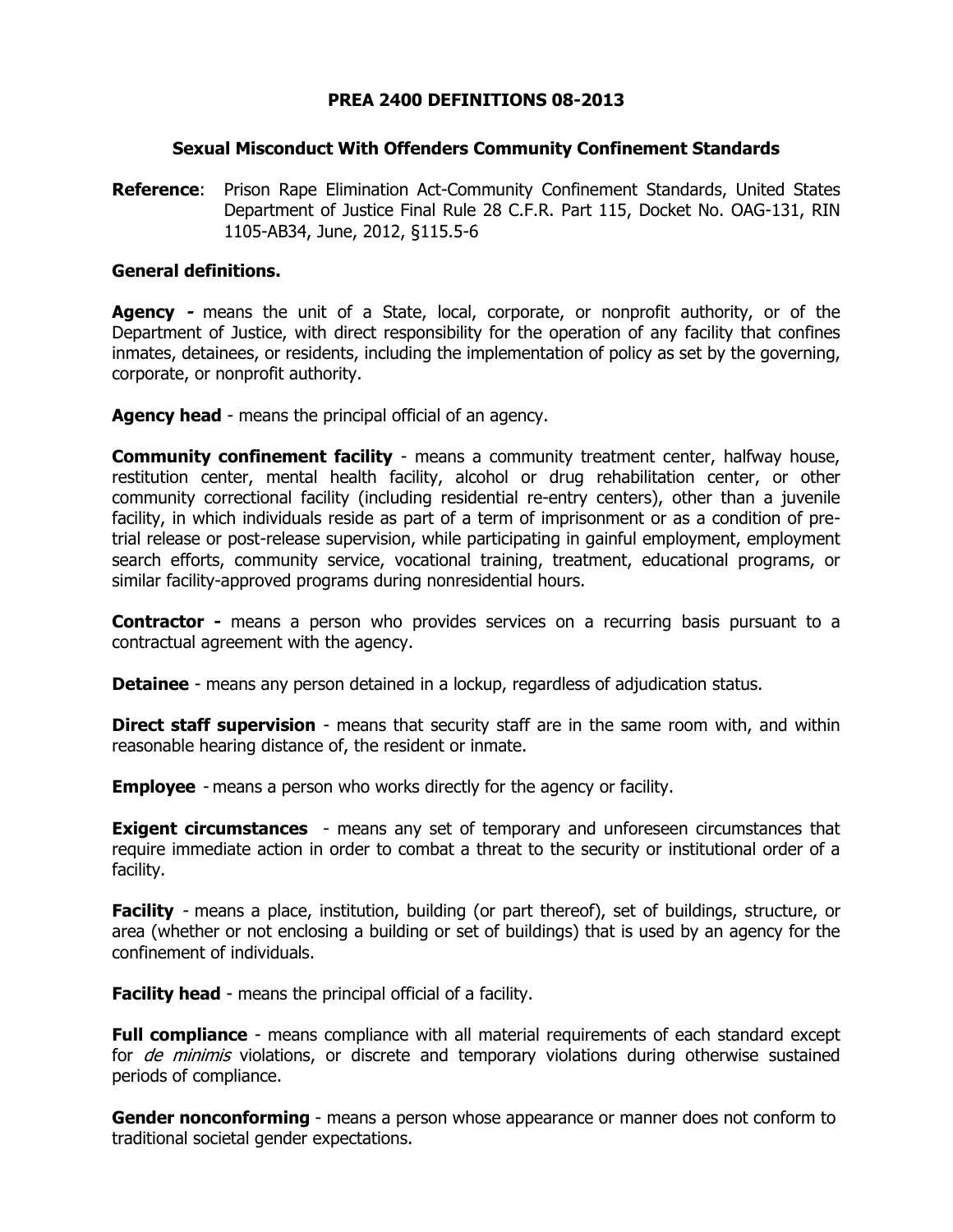**Inmate -** means any person incarcerated or detained in a prison or jail.

**Intersex** - means a person whose sexual or reproductive anatomy or chromosomal pattern does not seem to fit typical definitions of male or female. Intersex medical conditions are sometimes referred to as disorders of sex development.

**Jail** - means a confinement facility of a Federal, State, or local law enforcement agency whose primary use is to hold persons pending adjudication of criminal charges, persons committed to confinement after adjudication of criminal charges for sentences of one year or less, or persons adjudicated guilty who are awaiting transfer to a correctional facility.

**Juvenile** - means any person under the age of 18, unless under adult court supervision and confined or detained in a prison or jail.

**Juvenile facility** - means a facility primarily used for the confinement of juveniles pursuant to the juvenile justice system or criminal justice system.

**Law enforcement staff** - means employees responsible for the supervision and control of detainees in lockups.

**Lockup** - means a facility that contains holding cells, cell blocks, or other secure enclosures that are:

- (1) Under the control of a law enforcement, court, or custodial officer; and
- (2) Primarily used for the temporary confinement of individuals who have recently been arrested, detained, or are being transferred to or from a court, jail, prison, or other agency.

**Medical practitioner** - means a health professional who, by virtue of education, credentials, and experience, is permitted by law to evaluate and care for patients within the scope of his or her professional practice. A **"qualified medical practitioner**" refers to such a professional who has also successfully completed specialized training for treating sexual abuse victims.

**Mental health practitioner** - means a mental health professional who, by virtue of education, credentials, and experience, is permitted by law to evaluate and care for patients within the scope of his or her professional practice. A "**qualified mental health practitioner**" refers to such a professional who has also successfully completed specialized training for treating sexual abuse victims.

**Pat-down search** - means a running of the hands over the clothed body of an inmate, detainee, or resident by an employee to determine whether the individual possesses contraband.

**Preponderance of the Evidence** – **SAME AS PREA INVESTIGATION FINDINGS** means the greater weight of the evidence; superior evidentiary weight that, though not sufficient to free the mind wholly from all reasonable doubt, is still sufficient to incline a fair and impartial mind to one side of the issue rather than the other. This is the burden of proof in a civil trial, in which the jury is instructed to find for the party that, on the whole, has the stronger evidence, however slight that may be.

**Prison** - means an institution under Federal or State jurisdiction whose primary use is for the confinement of individuals convicted of a serious crime, usually in excess of one year in length, or a felony.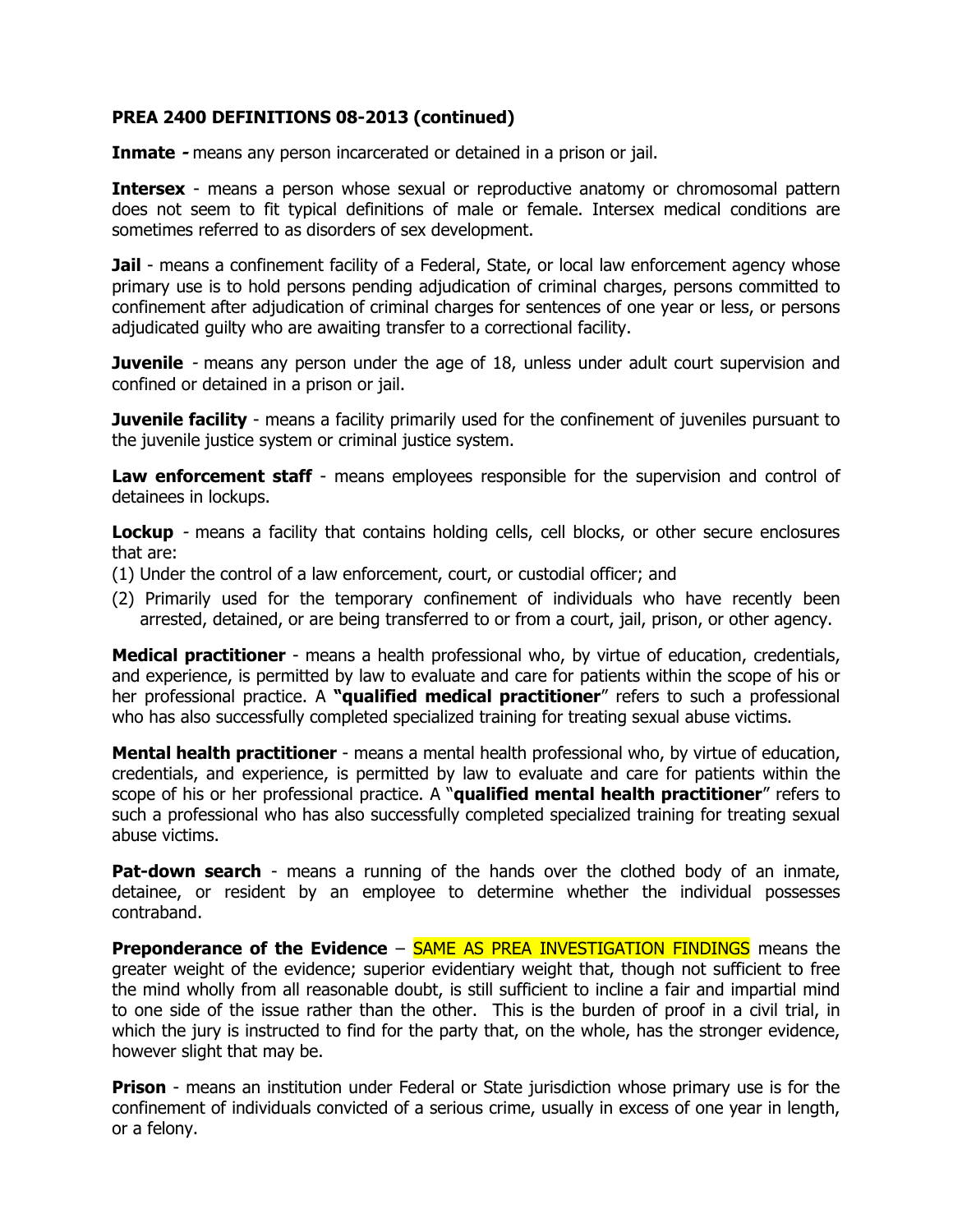**Resident** - means any person confined or detained in a juvenile facility or in a community confinement facility.

**Secure juvenile facility** - means a juvenile facility in which the movements and activities of individual residents may be restricted or subject to control through the use of physical barriers or intensive staff supervision. A facility that allows residents access to the community to achieve treatment or correctional objectives, such as through educational or employment programs, typically will not be considered to be a secure juvenile facility.

**Security staff** - means employees primarily responsible for the supervision and control of inmates, detainees, or residents in housing units, recreational areas, dining areas, and other program areas of the facility.

**Staff** - means employees.

**Strip search** - means a search that requires a person to remove or arrange some or all clothing so as to permit a visual inspection of the person's breasts, buttocks, or genitalia.

**Substantiated allegation** - means an allegation that was investigated and determined to have occurred. **PREA INVESTIGATION FINDINGS (The investigation found a preponderance** of the evidence that shows the allegation to be true.)

**Transgender** - means a person whose gender identity *(i.e.,* internal sense of feeling male or female) is different from the person's assigned sex at birth.

**Unfounded allegation** - means an allegation that was investigated and determined not to have occurred. **PREA INVESTIGATION FINDINGS (A preponderance of the evidence** indicates the allegation to be untrue. Does not mean that the investigation failed to prove that the misconduct happened.)

**Unsubstantiated allegation** - means an allegation that was investigated and the investigation produced insufficient evidence to make a final determination as to whether or not the event occurred. PREA INVESTIGATION FINDINGS (The evidence is insufficient to prove the allegation true or false, a preponderance of credible evidence has not been obtained. The evidence is inconclusive, cannot show the allegation did happen nor that it did not happen.

**Volunteer** - means an individual who donates time and effort on a recurring basis to enhance the activities and programs of the agency.

**Youthful inmate** - means any person under the age of 18 who is under adult court supervision and incarcerated or detained in a prison or jail.

**Youthful detainee** - means any person under the age of 18 who is under adult court supervision and detained in a lockup.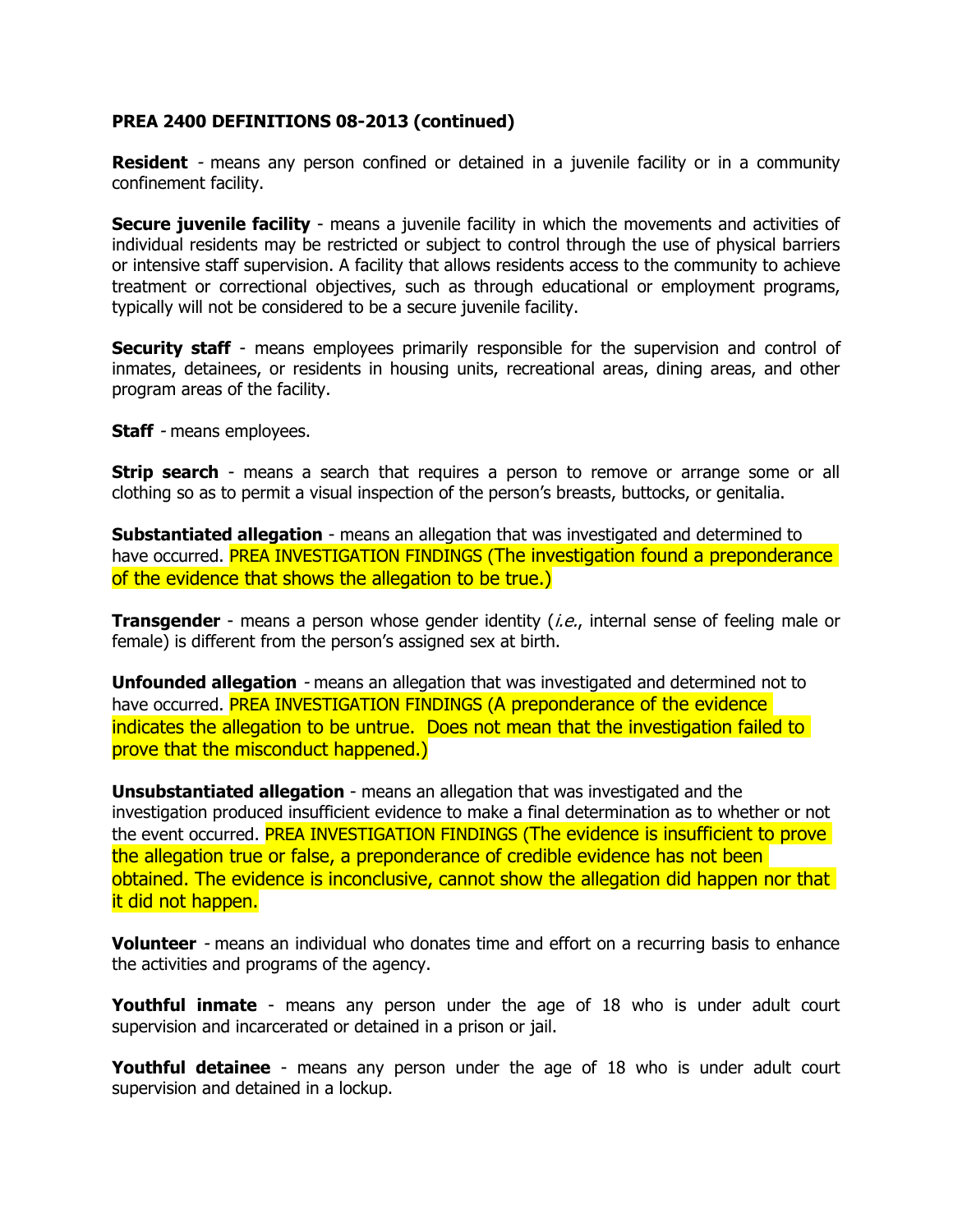## **§115.6 DEFINITIONS RELATED TO SEXUAL ABUSE**

For purposes of this part, the term:

#### **Sexual abuse** includes:

- (1) Sexual abuse of an inmate, detainee, or resident by another inmate, detainee, or resident; and
- (2) Sexual abuse of an inmate, detainee, or resident by a staff member, contractor, or volunteer.

**Sexual abuse of an inmate, detainee, or resident by another inmate, detainee, or resident** includes any of the following acts, if the victim does not consent, is coerced into such act by overt or implied threats of violence, or is unable to consent or refuse:

- (1) Contact between the penis and the vulva or the penis and the anus, including penetration, however slight;
- (2) Contact between the mouth and the penis, vulva, or anus;
- (3) Penetration of the anal or genital opening of another person, however slight, by a hand, finger, object, or other instrument; and
- (4) Any other intentional touching, either directly or through the clothing, of the genitalia, anus, groin, breast, inner thigh, or the buttocks of another person, excluding contact incidental to a physical altercation.

**Sexual abuse of an inmate, detainee, or resident by a staff member, contractor, or volunteer** includes any of the following acts, with or without consent of the inmate, detainee, or resident:

- (1) Contact between the penis and the vulva or the penis and the anus, including penetration, however slight;
- (2) Contact between the mouth and the penis, vulva, or anus;
- (3) Contact between the mouth and any body part where the staff member, contractor, or volunteer has the intent to abuse, arouse, or gratify sexual desire;
- (4) Penetration of the anal or genital opening, however slight, by a hand, finger, object, or other instrument, that is unrelated to official duties or where the staff member, contractor, or volunteer has the intent to abuse, arouse, or gratify sexual desire;
- (5) Any other intentional contact, either directly or through the clothing, of or with the genitalia, anus, groin, breast, inner thigh, or the buttocks, that is unrelated to official duties or where the staff member, contractor, or volunteer has the intent to abuse, arouse, or gratify sexual desire;
- (6) Any attempt, threat, or request by a staff member, contractor, or volunteer to engage in the activities described in paragraphs (1)-(5) of this section;
- (7) Any display by a staff member, contractor, or volunteer of his or her uncovered genitalia, buttocks, or breast in the presence of an inmate, detainee, or resident, and